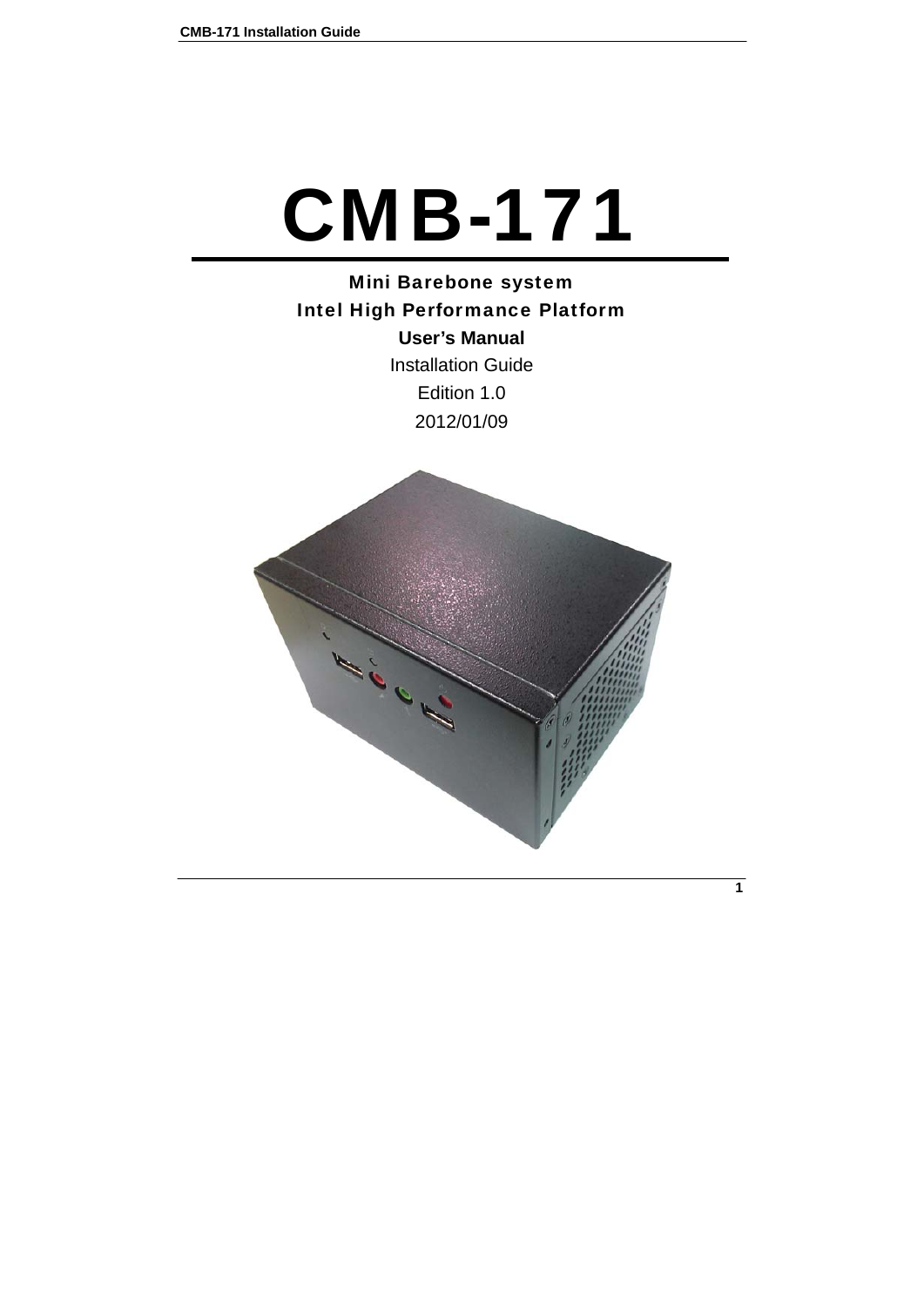#### **Document Content:**

- Packing List
- **•** Product Specification
- Hardware Installation



## **Packing List:**

*ACMB-171* Chassis x 1 **(Including LP-171 Motherboard)**  *DSPD-080-12* 80W AC-DC Adapter x 1



Power Code x 1 DC\_IN Power Cable x 1 Audio Cable x 1 PS/2 Keyboard & Mouse Cable x 1 Dual COM PORT cable x 1

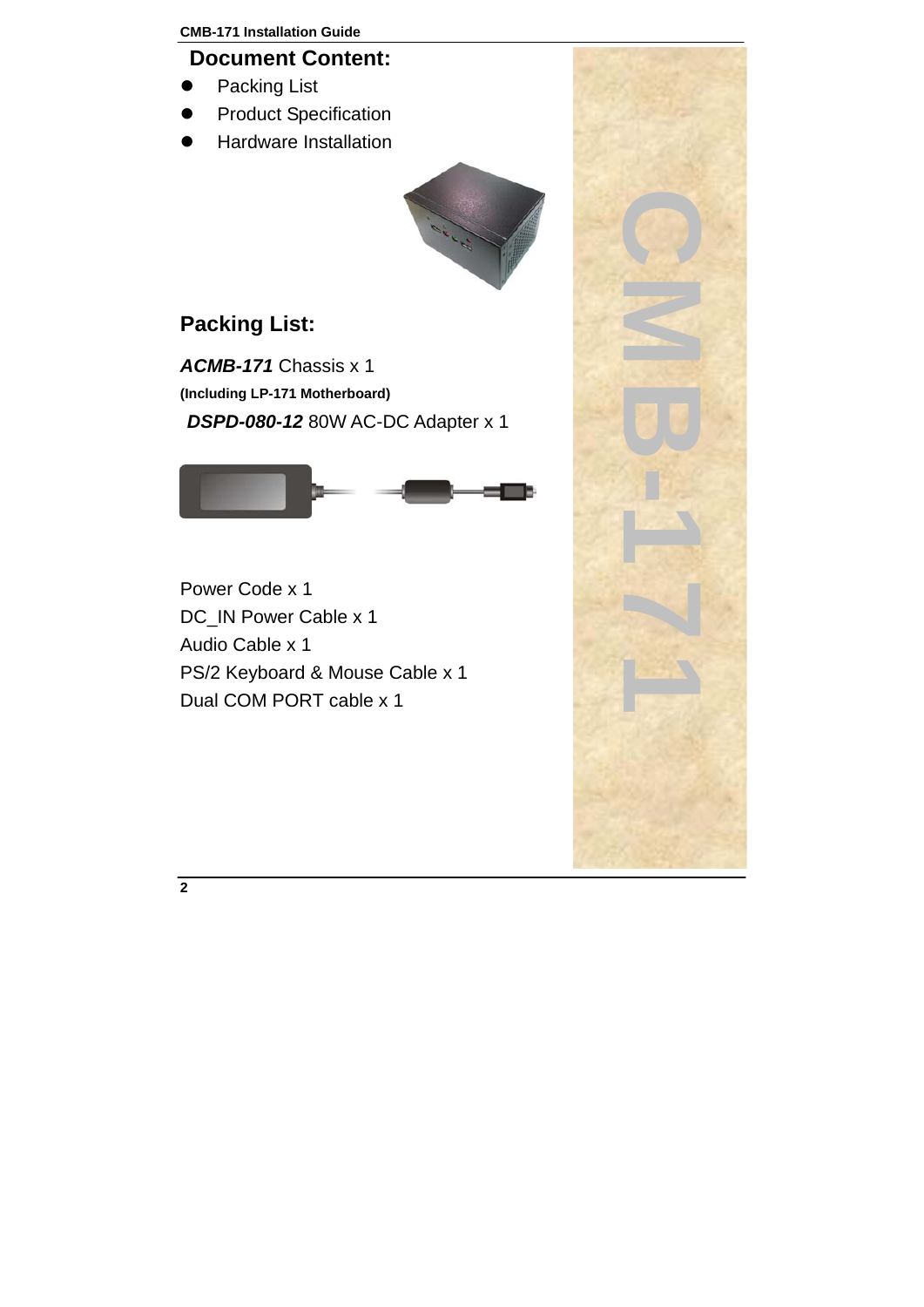#### **Hardware Installation:**

### **Motherboard placement**

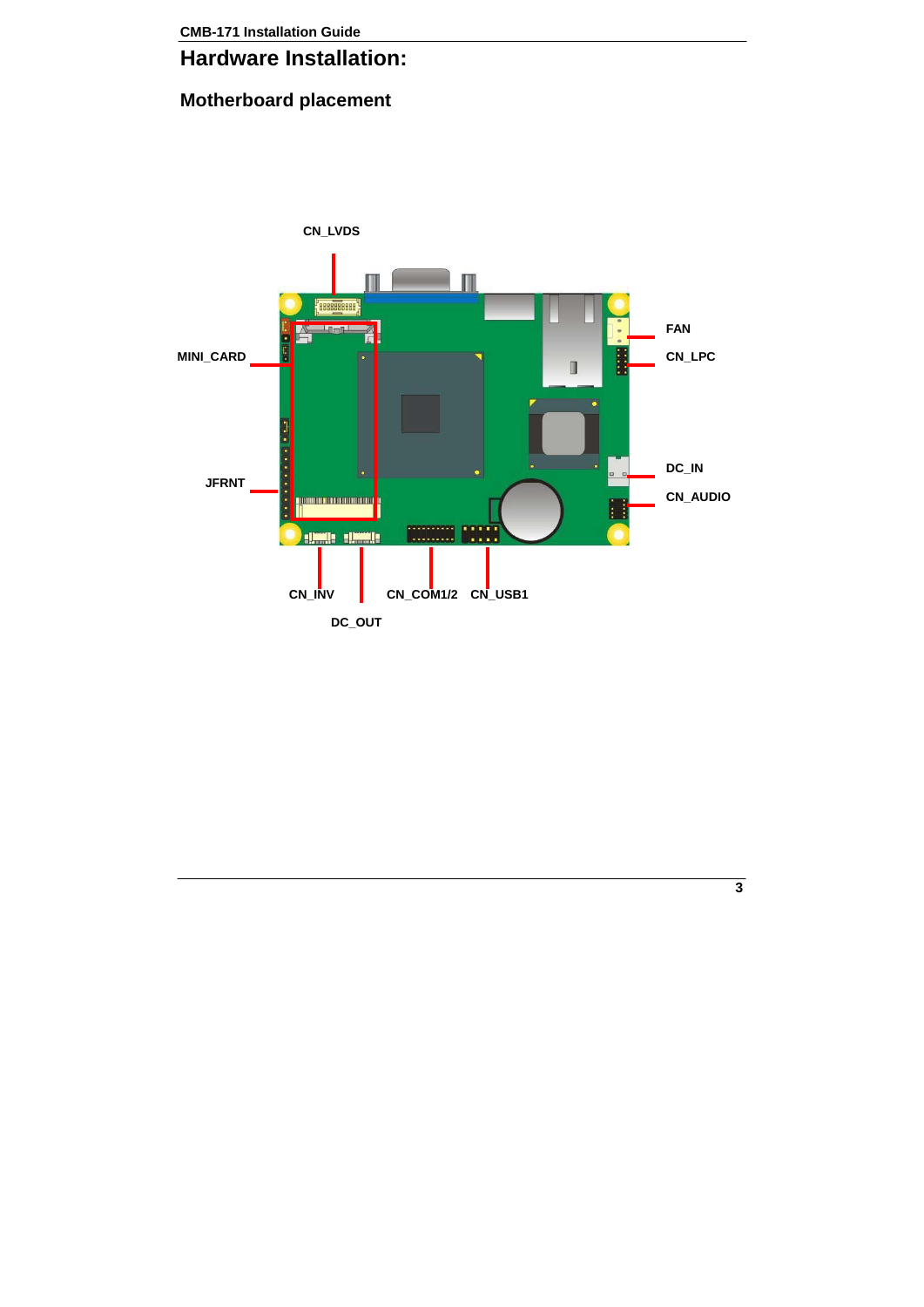

**4**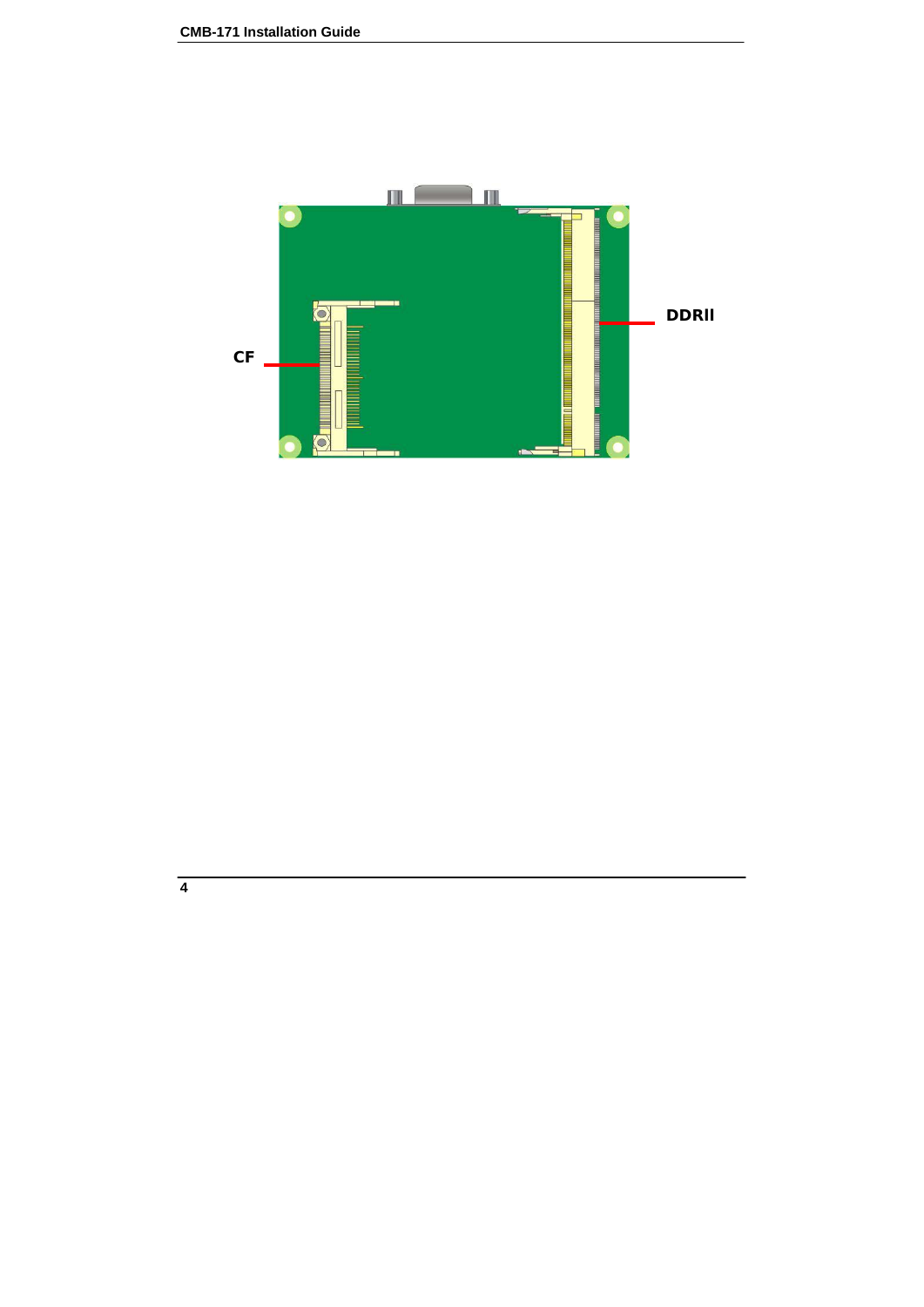**CMB-171 Installation Guide I/O panel: Front:** 

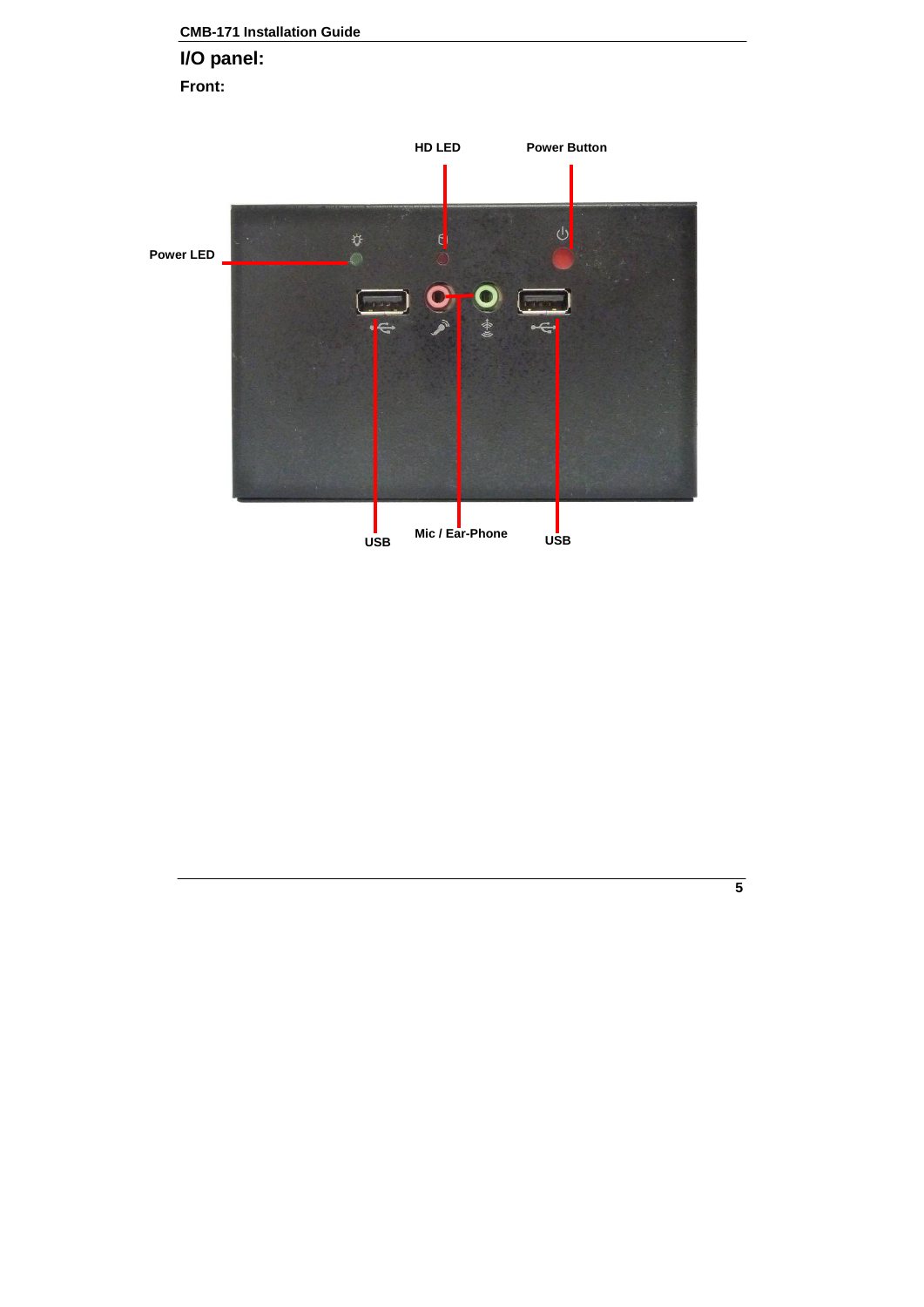**Rear:** 



*Power input :* DSPD-080-12 80W AC-DC Adapter Input.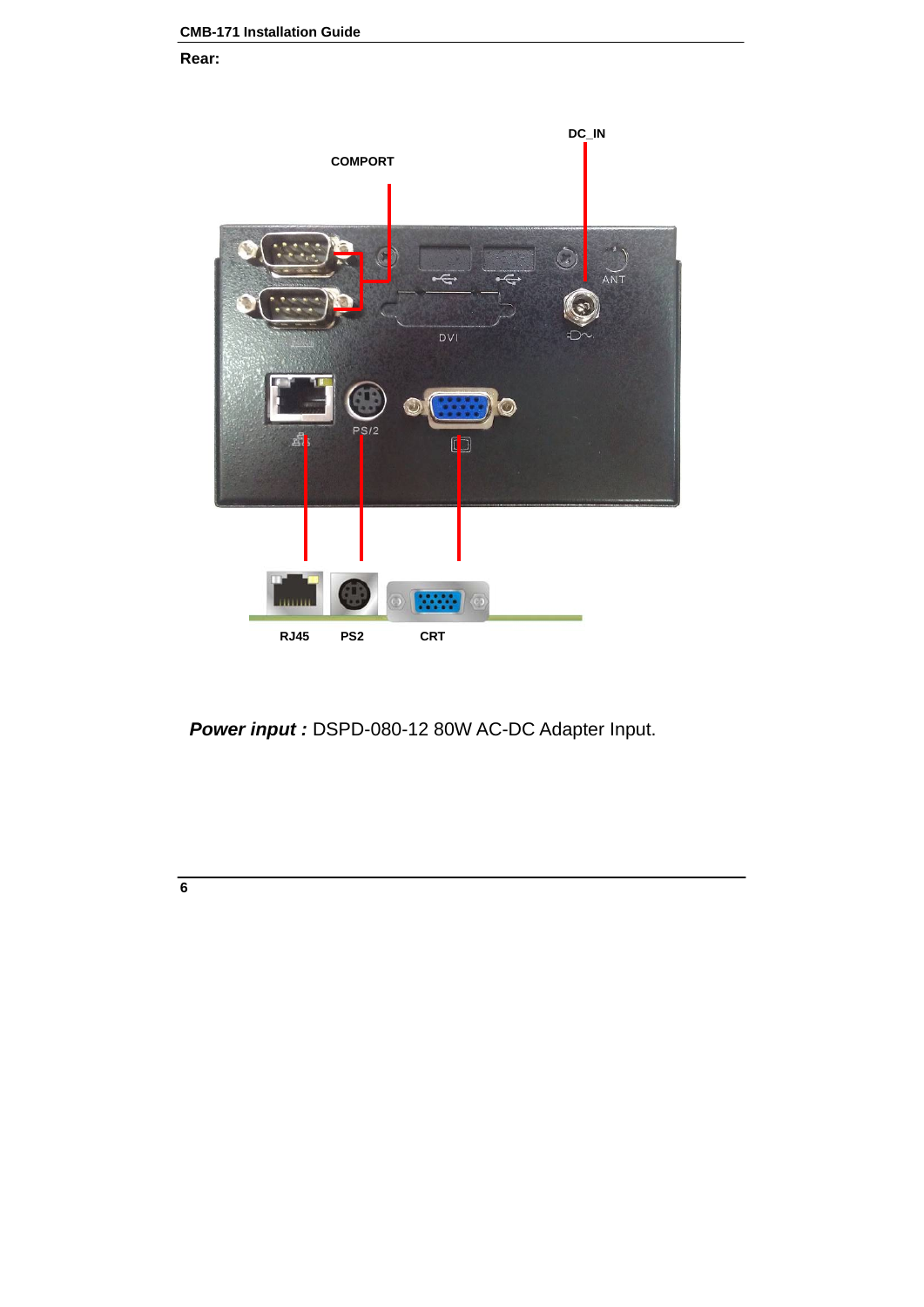- **Chassis Setup procedure:**
- **1 . Turn the screws and refer the picture A.**

**(A)** 

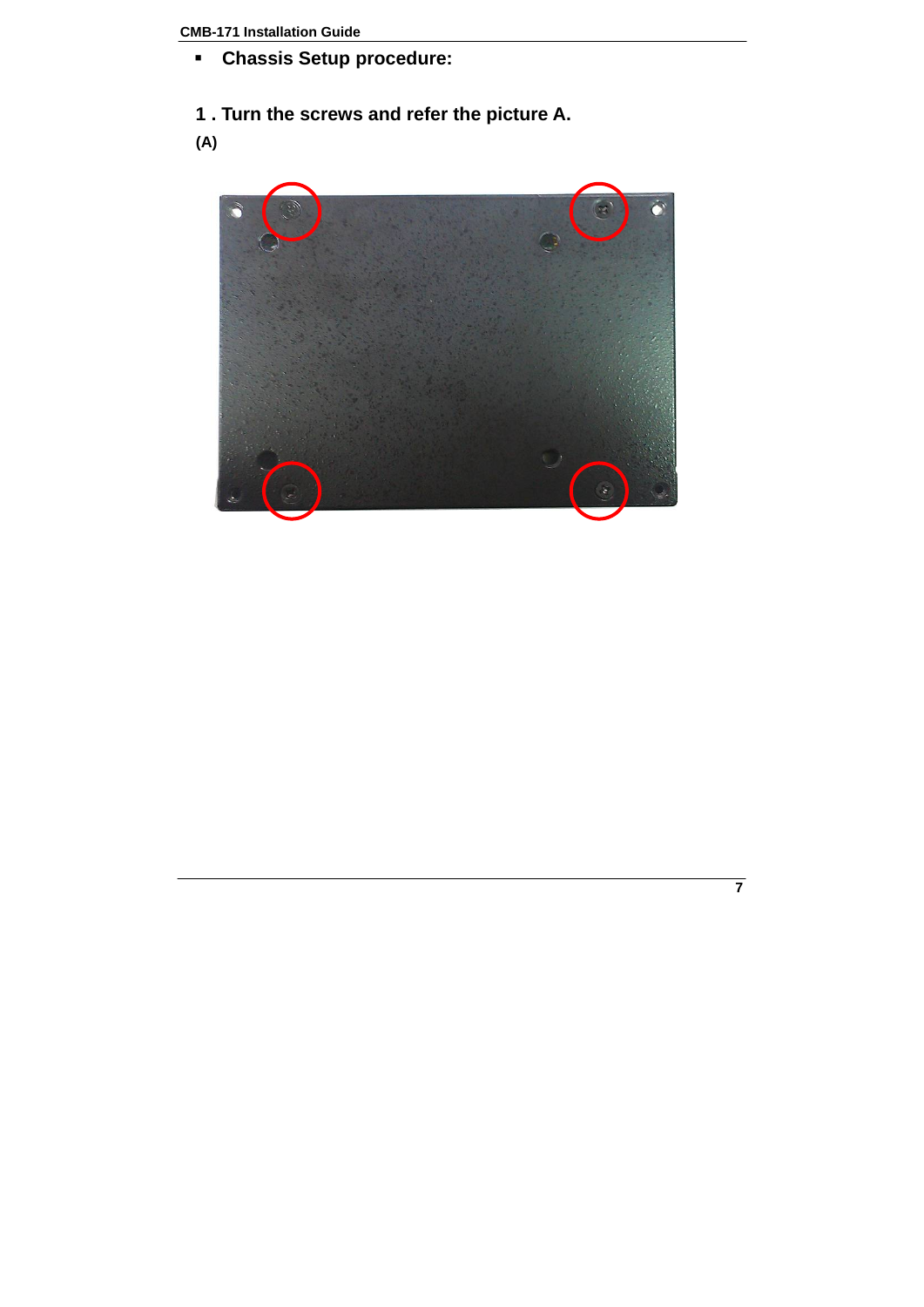**2. CF card Setup Procedure:** 

**Follow the Idiot-proof design then insert the CF card, Check connected well.** 

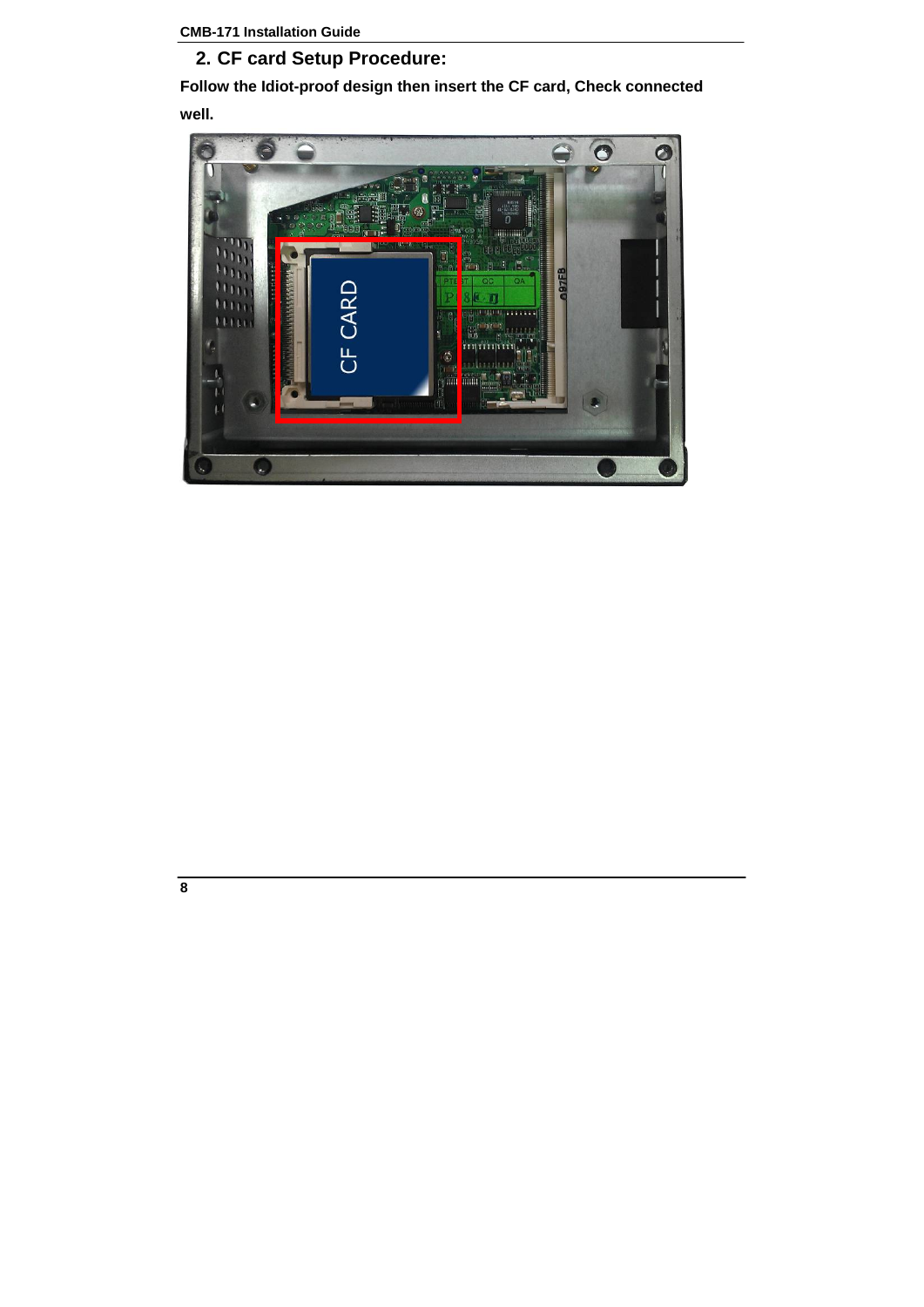- **3. Memory module Setup Procedure:**
- **(A) Open the Dimm holder then check the pin number to match the socket side well before installing memory module.**



**9**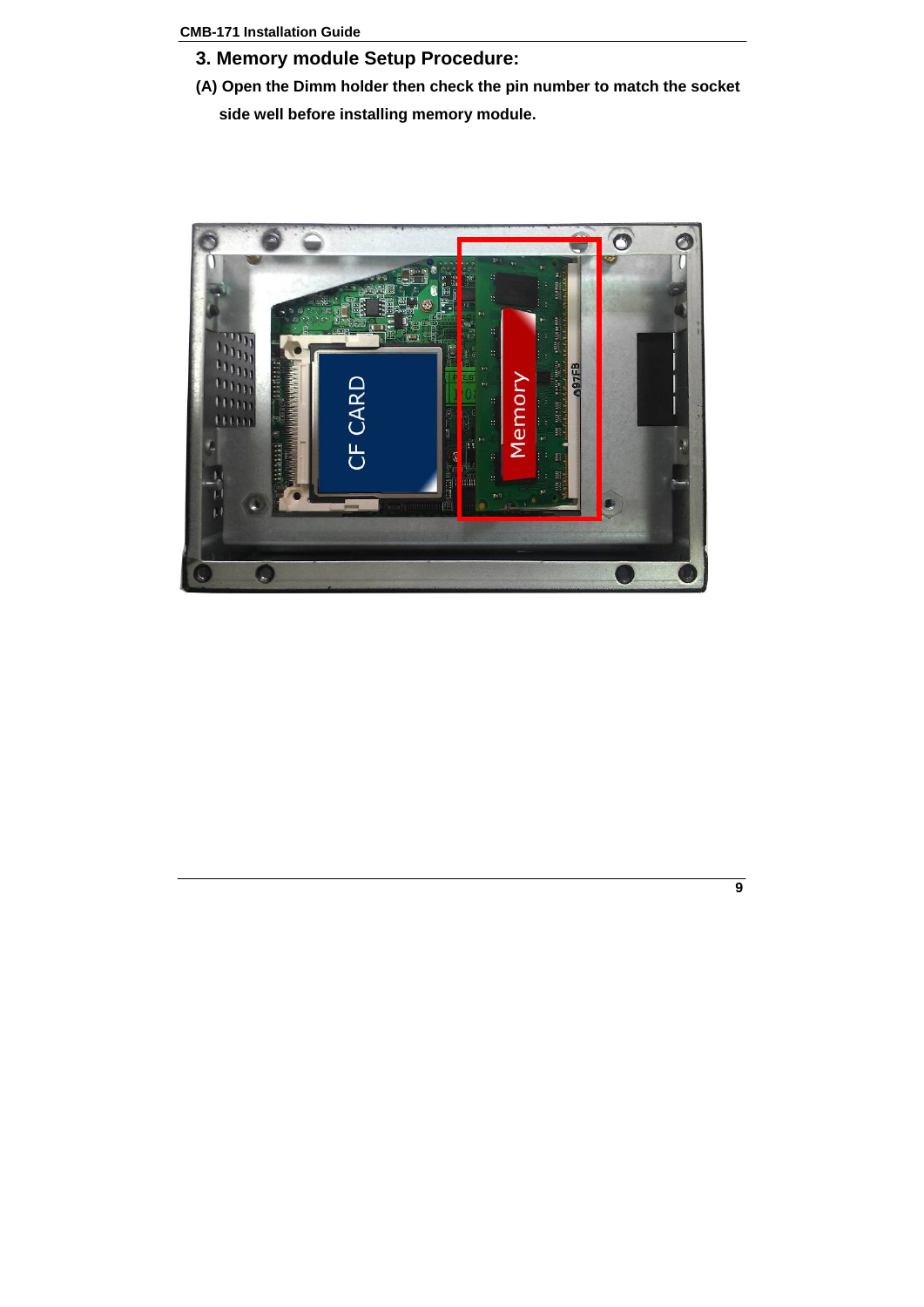**(B) Press down the memory module then check dimm holder hook well.**

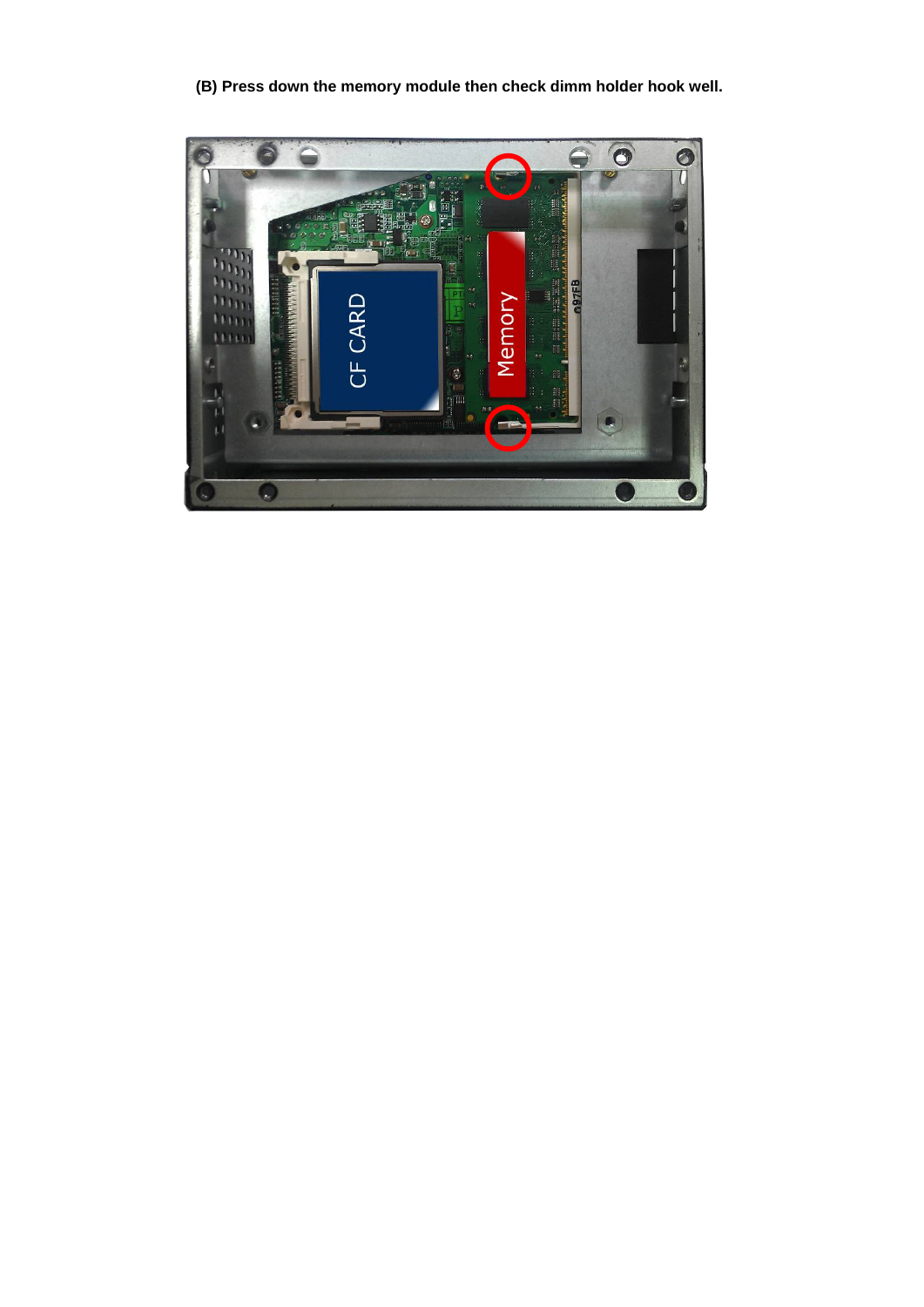**4. Turn the chassis shield screws with the hanging holders to tighten well.** 



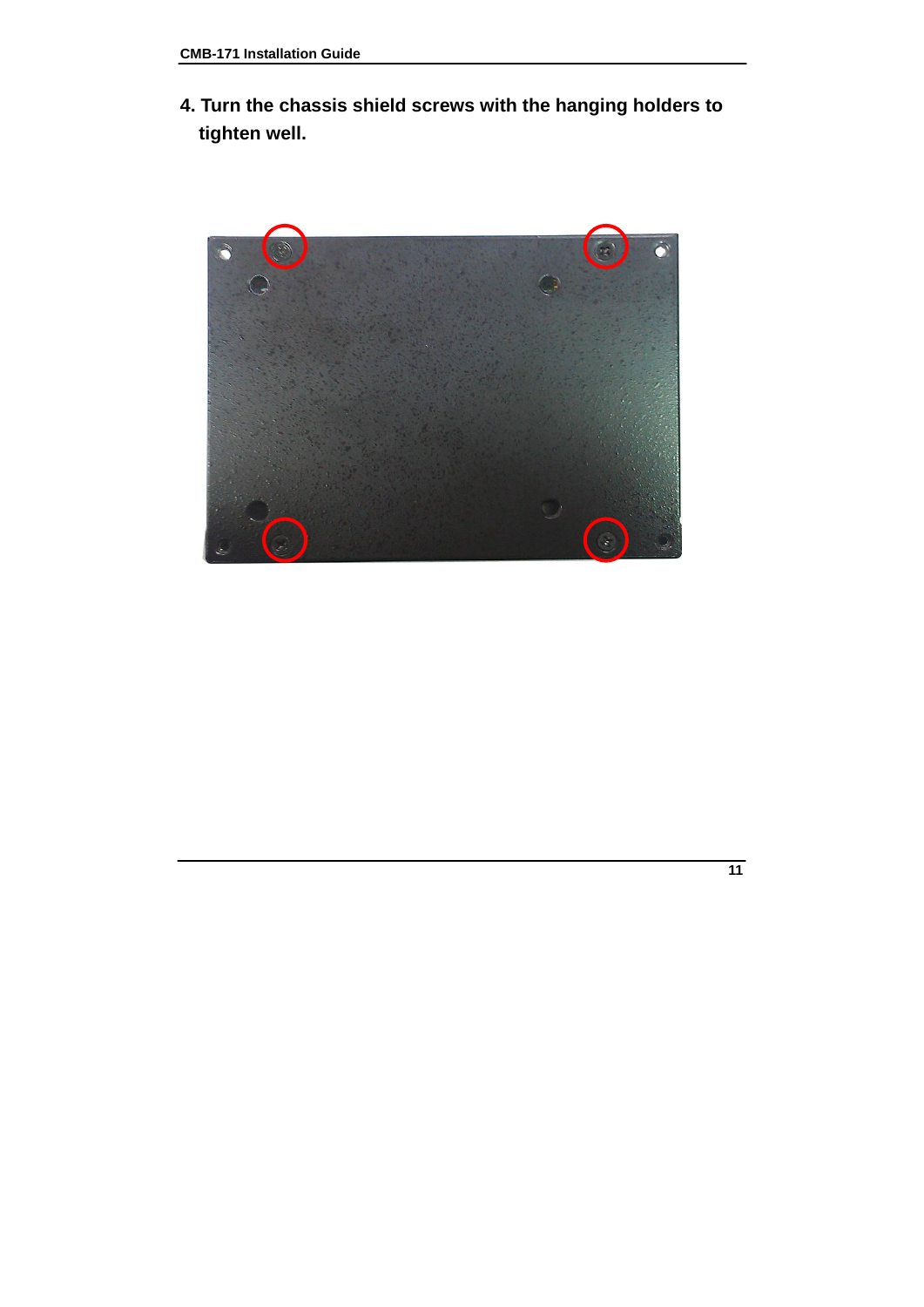

$$
\overline{\mathbf{12}}
$$